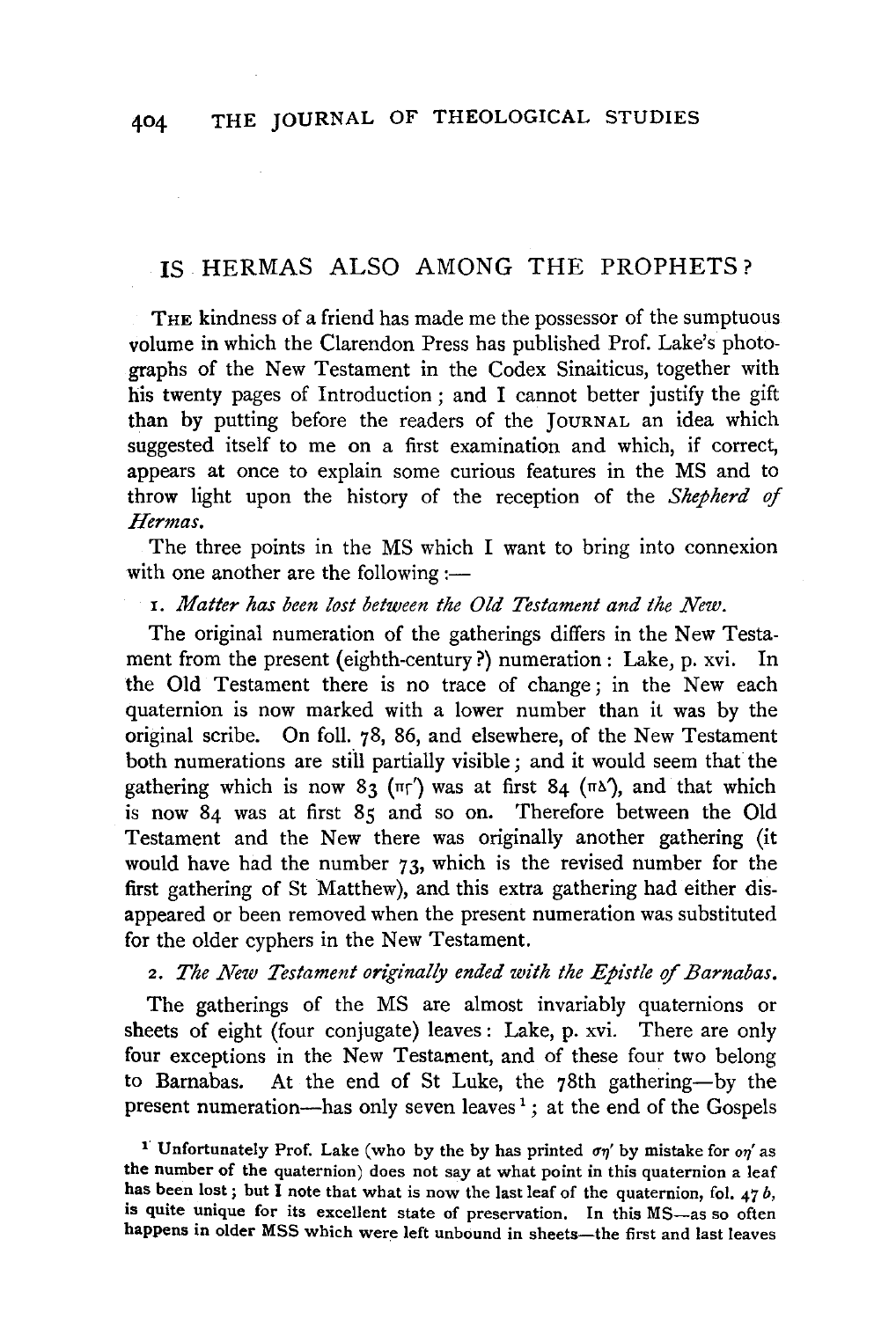(no doubt in order that the Epistles may begin on a fresh gathering} the 8oth gathering has only six leaves, the whole of the *verso* of the last leaf (fol.  $6r \theta$ ) being blank. After the Gospels the Pauline Epistles, Acts, Catholic Epistles, Apocalypse proceed regularly with quaternions, from fol. 62 to fol. 133 inclusive. The 9oth gathering, which contains just the end of the Apocalypse and the greater part of Barnabas, has six leaves, foll.  $134-139$ . Then, quite exceptionally, a gathering of two leaves, foll. 140, 141, is added for the end of Barnabas; and Hermas begins with a fresh gathering on fol. 142. The most natural deduction from these phenomena is that the scribe was nearing the conclusion of his work; that he miscalculated the space which would be taken up by Barnabas (Barnabas may well have been copied from a distinct MS, and a distinct MS may have been of a different size and in a different script, making calculation difficult) and supposed that six leaves might do; that when he found that six were not after all enough, he added a new gathering of the smallest possible size, two pages, so that the text and the gathering might end as nearly as possible together. He has done this at no single point after the Gospels. Acts begins on a fresh leaf, Catholic Epistles and again Apocalypse on a fresh page ; but nowhere is there any sign of anxiety to begin on a fresh gathering. I conclude that he regarded Barnabas as the end of his New Testament.

## 3. Hermas was written and corrected by the same scribes as the Prophets.

This is of course a point on which one simply accepts the views, wherever they agree, of Tischendorf and Lake; and both scholars conclude  $(a)$  that—apart from cancel-leaves, representing the work of the *dtorthota-two* scribes, and two only, were at work on the New Testament, namely a scribe called by them A, who wrote the Gospels, Pauline Epistles, Acts, Catholic Epistles, Apocalypse, Barnabas; and a scribe called B, who wrote Hermas:  $(b)$  that the scribe who wrote Hermas wrote also the prophetical books of the Old Testament. But Hermas is conpected with the Prophets not only in the original production of the MS, but in its correction as well. About the corrector called  $C^a$  there is not sufficient information given by Prof. Lake to enable one to speak with certainty; he is said (p. xviii) to have 'corrected the

of each gathering are always more or less rubbed ; fol. II7 *b* is perhaps the least injured of the rest, but even that leaf does not approach the splendid condition of 47 *b.* I conclude therefore that 47 *b* was not the last of the gathering, and that the lost leaf (blank?) intervened between the end of St Luke on fol. 47 *b* and the beginning of St John on fol. 48 *a.* If it was blank, that may have been the reason why at some later date, perhaps when the MS was bound, it was removed ; even a blank half leaf between the end of Philemon and the beginning of Acts, fol. 99, has been treated in the same way.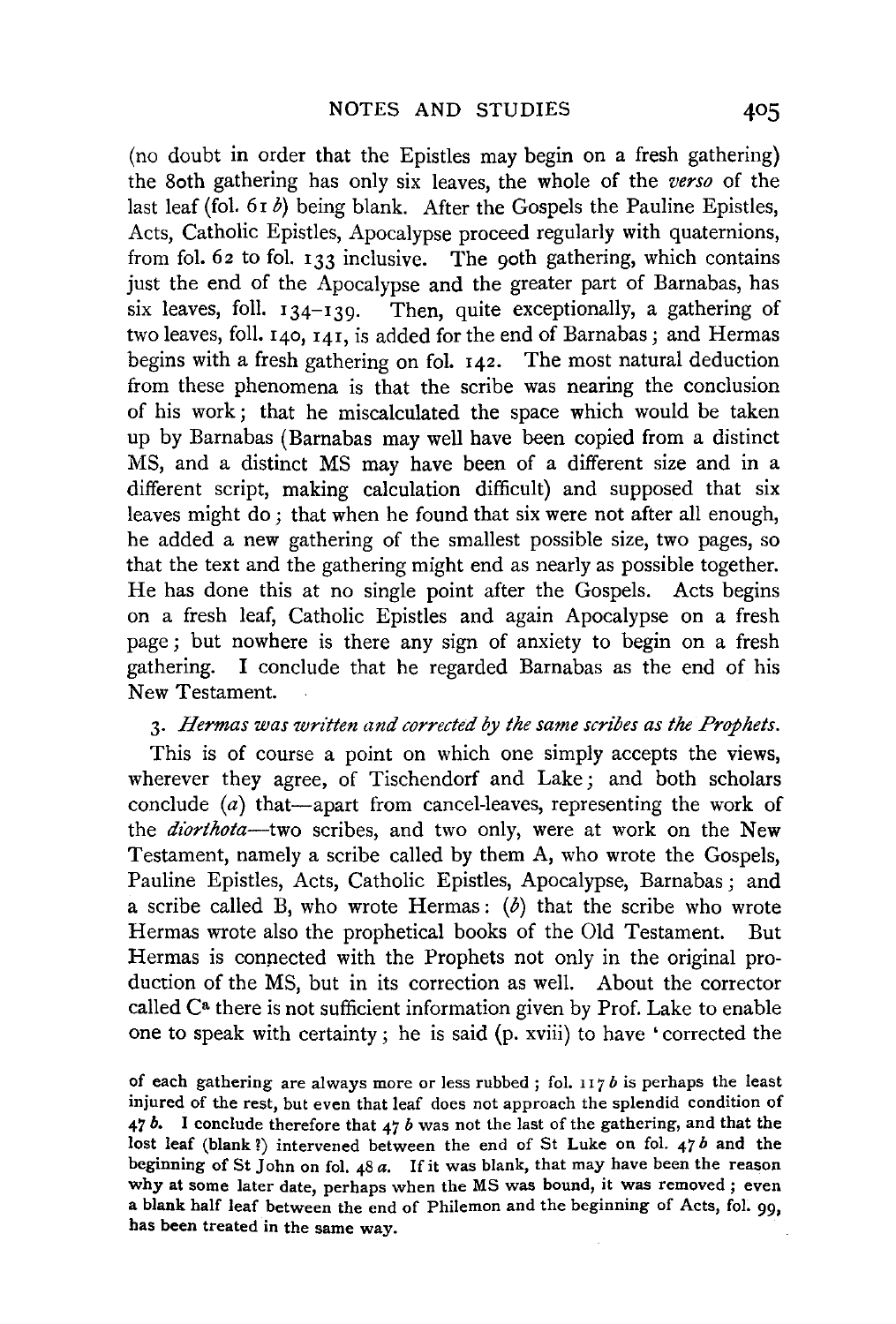### **400 THE** JOURNAL OF THEOLOGICAL STUDIES

whole of the New Testament, as well as much of the Old, and Hermas, but omitted Barnabas '. But the work of a later, eighth-century, corrector or group of correctors called D is confined to the Prophetic Books and to Hermas (p. xvii).

The solution of these various phenomena which I venture tentatively to suggest is that Hermas was originally transcribed as part of the Old Testament and not of the New-after the Prophets, and not after Barnabas-and that it was possibly not till some centuries later that he was removed from the Canon of the Old Testament and transferred as a sort of appendix to the end of the whole Bible.

There is nothing in itself inconceivable, or even improbable, in this connexion of Hermas with the Old Testament. Of the Latin MSS of the *Shepherd* catalogued by von Gebhardt (Patrum Apostolicorum Opera fasc. iii, 1877, pp. xiv-xix) a few give it among the Old Testament books, none among the New: Bodl. Hatton 22 between Tobit and <sup>1</sup>Maccabees, Dresden A 47 between Psalms and Proverbs, Vienna lat.  $1217$  (theol.  $51$ ) between Wisdom and Isaiah. But it is still more germane to our purpose that the Muratorian Canon excludes the book in set terms from the *corpus* of the Prophetic and the *corpus* of the Apostolic books alike, 'legi eum quidem oportet, se publicare vero in ecclesia populo neque inter profetas conpletum numero neque inter apostolos in finem temporum potest'. Clearly there is evidence of a tendency to find place for the *Shepherd* in the Canon, in whatever position it might be easiest to foist it, whether in the Old or in the New Testament. The controversy with Gnosticism tended to enhance the level of 'apostolic' authorship required for admission to the New Testament, and Hermas could not even be called, like Mark and Luke, Barnabas and Clement, the companion or disciple of Apostles. It might well seem easier for the moment to retain the book as part of the Prophetic Canon.

But I must not close this note without calling attention to a serious difficulty affecting the combination which I have proposed. *Shepherd* when complete ought, if I reckon rightly, to have occupied some four quaternions of the Codex Sinaiticus ; but the evidence of displacement collected above points to a single gathering only. It is true that the portion of Hermas now actually surviving in  $\kappa$  is less than a gathering-six leaves, and large portions of the seventh-but we should not naturally suppose that the book was from the first incomplete.

Two brief remarks on other matters suggested by the book may be added here. In the longer books, at least from fol. 21 onwardsthat is to say in Mark, Luke, John, the Acts, the Apocalypse, and Hermas, the rule appears to be constant that the head-lines occur only